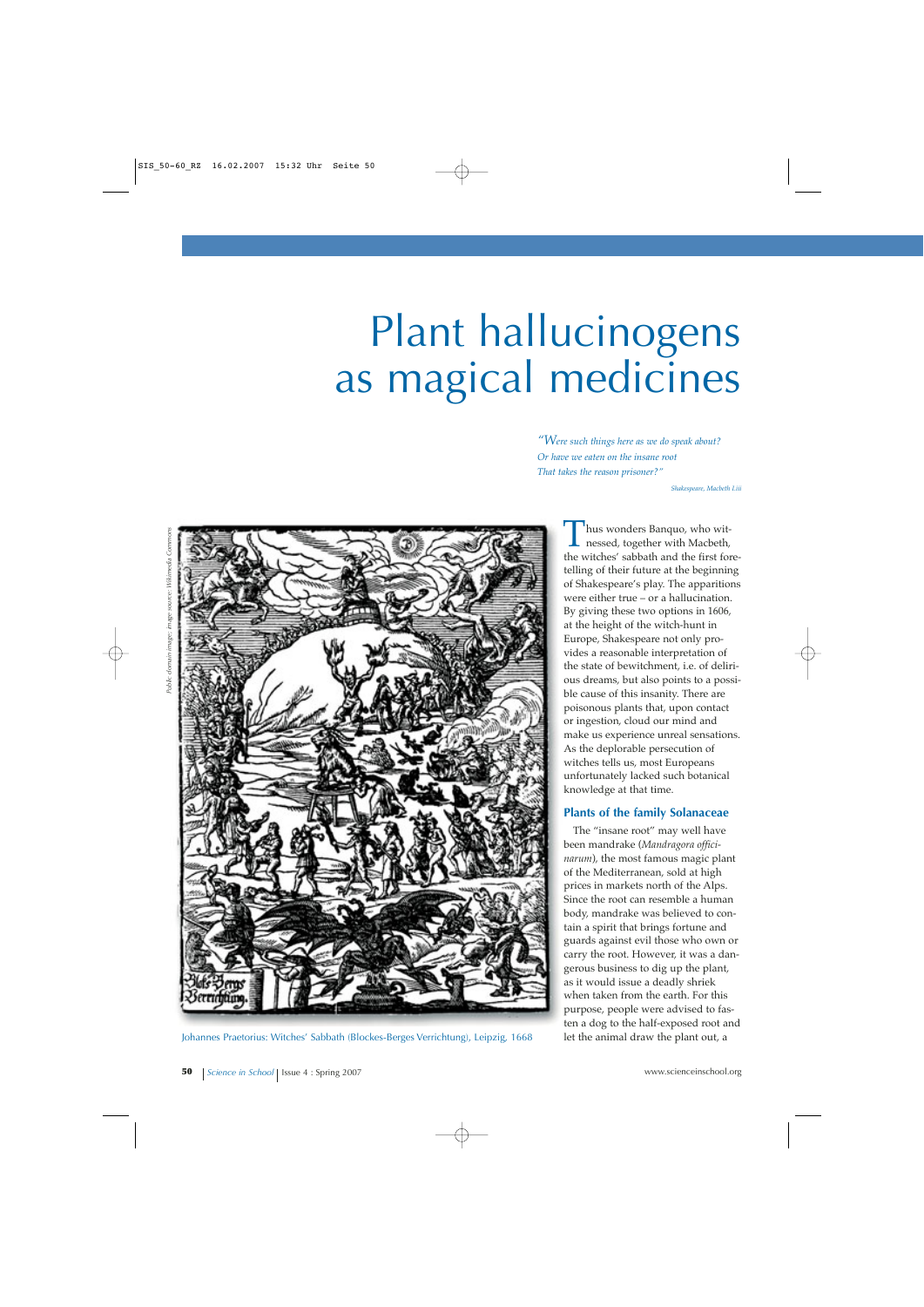Did witches once soar through the night sky on broomsticks? Or were they hallucinating after eating or touching certain plants? **Angelika Börsch-Haubold** explains how modern pharmacology helps us to understand the action of many toxic plants – some of which are still used in medicine.



Picture of a man collecting the mandrake root with the help of a dog

ritual that is often depicted in medieval books (left). Hundreds of years later, Goethe's Mephistopheles makes fun of this superstition: "Da stehen sie umher und staunen, vertrauen nicht dem hohen Fund; der eine faselt von Alraunen, der andre von dem Schwarzen Hund." ('There they stand and marvel, not believing in the precious find; one drivels of mandrake, the other of the Black Dog.' Goethe, *Faust* II, Act I).

Mandrake and other plants of the nightshade family (Solanaceae) contain alkaloids that block nerve impulses, which may lead to hallucinations. Although the cellular and molecular mechanism of action was only explained at the end of the  $20<sup>th</sup>$ century, the pharmacological effects of these plants were already described by the Greco-Roman physicians Dioscurides ( $1<sup>st</sup>$  century AD) and Galenus (circa 129-199) and, from the 16<sup>th</sup> century onwards, by authors of herbal medicine books in local lan-

guages. The plants deadly nightshade (*Atropa belladonna*) and henbane (*Hyoscyamus niger*; below) are indigenous to middle and northern Europe and were therefore readily available for medicinal use or narcotic and poisonous abuse. The physician Leonhart Fuchs explains in his *New Kreüterbuch* (printed in 1543) how to apply parts of these plants as sleeping agents and painkillers. In addition, he warns of their narcotic and toxic effects (box on page 52). He also groups the plant thorn-apple (*Datura stramonium*; below), which had recently been brought to Europe by travellers from India or Mexico, botanically correctly with the nightshades, but admits his ignorance of its medicinal usage.

#### **Witch ointments**

If ever there were women experimenting with poisonous plants, and if ever they did anything other than use

Plants of the family Solanaceae



Deadly nightshade (*Atropa belladonna*)



Thorn-apple (*Datura stramonium*)



Henbane (*Hyoscyamus niger*)

who could not afford to (or maybe wisely chose not to) see a doctor, they may have used black or deadly nightshade and henbane as powerful ingredients in their medicines. Unfortunately, there are no direct sources for the recipes of witches' concoctions. As is known from the literature condemning magic rituals, socalled 'witch ointments' were used to anoint a broomstick or a chair as a prerequisite for riding through the air and dancing at the witches' sabbath (box on page 53; image left). Such an ointment was reputedly given to the accused directly by the Devil or by an older woman who was already a member of the witches' circle. The recipes that have survived were

their knowledge to heal sick people

written down by physicians. For example, Johannes Hartlieb, explaining the seven magic arts to the duke Johann of Brandenburg-Kulmbach in 1456, names six plants for the prepa-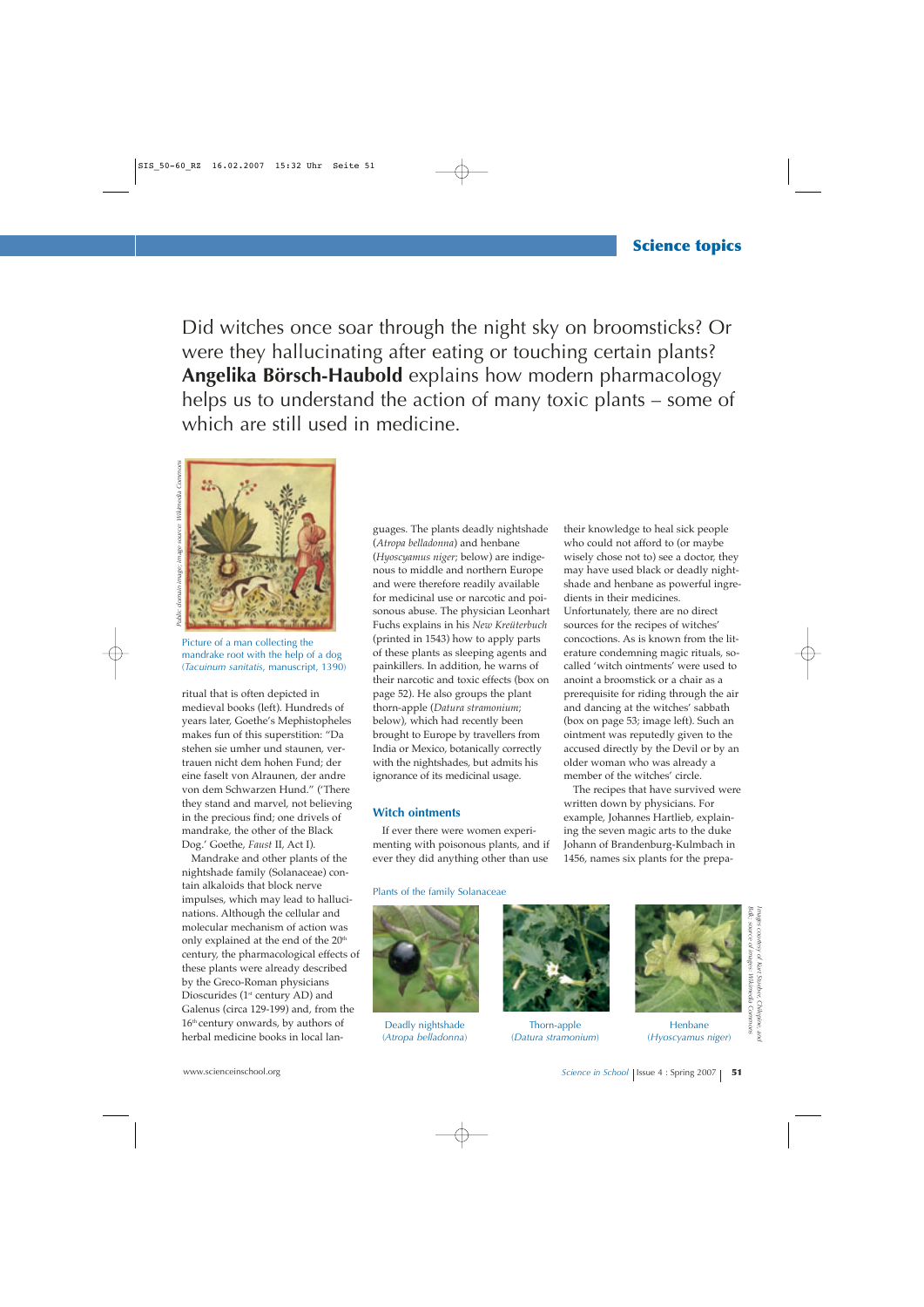## **Leonhart Fuchs' (new book of herbs), Basel 1543**

#### **About mandrake**

...The apples as you sniff and taste them/ bring about the sleep. Such power has also their juice. But you shall not use too much/ because otherwise they kill.... Because the internal use of mandrake is very dangerous/ it is better to bring about the sleep/ if need be/ using the apples and fruits of it/ by just tasting them/ and not taking them into the body.

#### **About nightshade**

...The other one we named Maddening Herb [deadly nightshade]. Others call it Swine Herb/ and think it is the woody nightshade/ but not without great error/ as this herb is a deadly plant/ and cannot be ingested without harm/ as is possible with the woody nightshade. However, it might be the third sex of mandrake.... Without doubt the Maddening Herb has the power of the fourth nightshade/ which makes mad and foolish/ because it is a deadly herb for human/ as given by experience. I also know certainly of two children/ who have eaten the berries/ which taste quite sweet/ and they died soon thereafter/ although they had been lively and healthy before....

#### **About henbane**

Many call henbane also Swine Beans and Sleeping Herb.... Henbane ground freshly alone/ or mixed with malted barley and applied/ takes away all sorts of pains. The juice pressed from the herb/ a handkerchief wetted therein/ and put onto the hot/ running and painful eyes/ quenches the heat/ stops the flow and their pain. The juice or the seed oil put into the ears/ quenches the stinging therein/ and the pain. But use these with great care.... A foot bath made from henbane/ brings sleep.... The roots of Henbane boiled in vinegar and held in the mouth for some time/ takes away the great and bad aches of teeth. In summary/ the green Henbane leaves/ the seeds/ and juice/ which not only make man mad and foolish/ but also the beasts/ must not be used internally/ but only externally to stop the pain/ and to bring sleep/ and if used at all then only with good modesty.

**Note:** The original German text is available in the online version of this article $^{\text{w1}}$ .

ration of *unguentum pharelis* (box on page 53). Although the plants were believed to possess magic powers, they are relatively harmless. Hartlieb had studied both theology and medicine, as was usual at the time, and the purpose of his writing is to prove that all witchcraft and magic is a lie. He

therefore may have left out any narcotic ingredients on purpose.

Other physicians, however, most of them writing centuries later, name the plants of the family of nightshades along with the highly toxic wolfsbane (*Aconitum napellus*), hemlock (*Conium maculatum*), and the sleepinducing opium poppy (*Papaver somniferum*) as ingredients for witches' medicines. They seem to have put together everything that was poisonous, and ethnologists of the 19<sup>th</sup> century, recreating witches' ointments and applying them to their skin, indeed experienced disturbing hallucinations with all the side effects on the nervous system that a contemporary pharmacologist would expect.

Witches probably did not read the medical literature of their time, but we can safely assume that they knew of the hallucinogenic effects of the plants that grew in their neighbourhood. Henbane was already used by Germanic tribes to increase the intoxicating action of their ale. It was banned as an ingredient of beer in 1507/1516 in Bavaria, and after that its use in narcotic drinks was, at least in southern Germany, illegal. Deadly nightshade was also widely known. Its common name, 'belladonna', alludes to the practice of Italian Renaissance women who dilated their pupils with eye drops to make them look sexually attractive. If these women also ingested deadly nightshade, they would have experienced euphoria due to a stimulation of the central nervous system.

#### **The pharmacology of nightshade plants**

Today the action of deadly nightshade, henbane, and thorn-apple is understood in molecular detail. They all contain the alkaloids atropine and scopolamine, two closely related substances which interfere with the parasympathetic nervous system. Under parasympathetic stimulation, the heart-beat slows, smooth muscles (the involuntary muscles of inner organs) contract, digestion juices flow, and glands produce watery fluids (saliva, tears, bronchial mucous; Table 1). The neurotransmitter acetylcholine couples these nerve signals to the effector cells by activating muscarinic receptors, which in turn trig-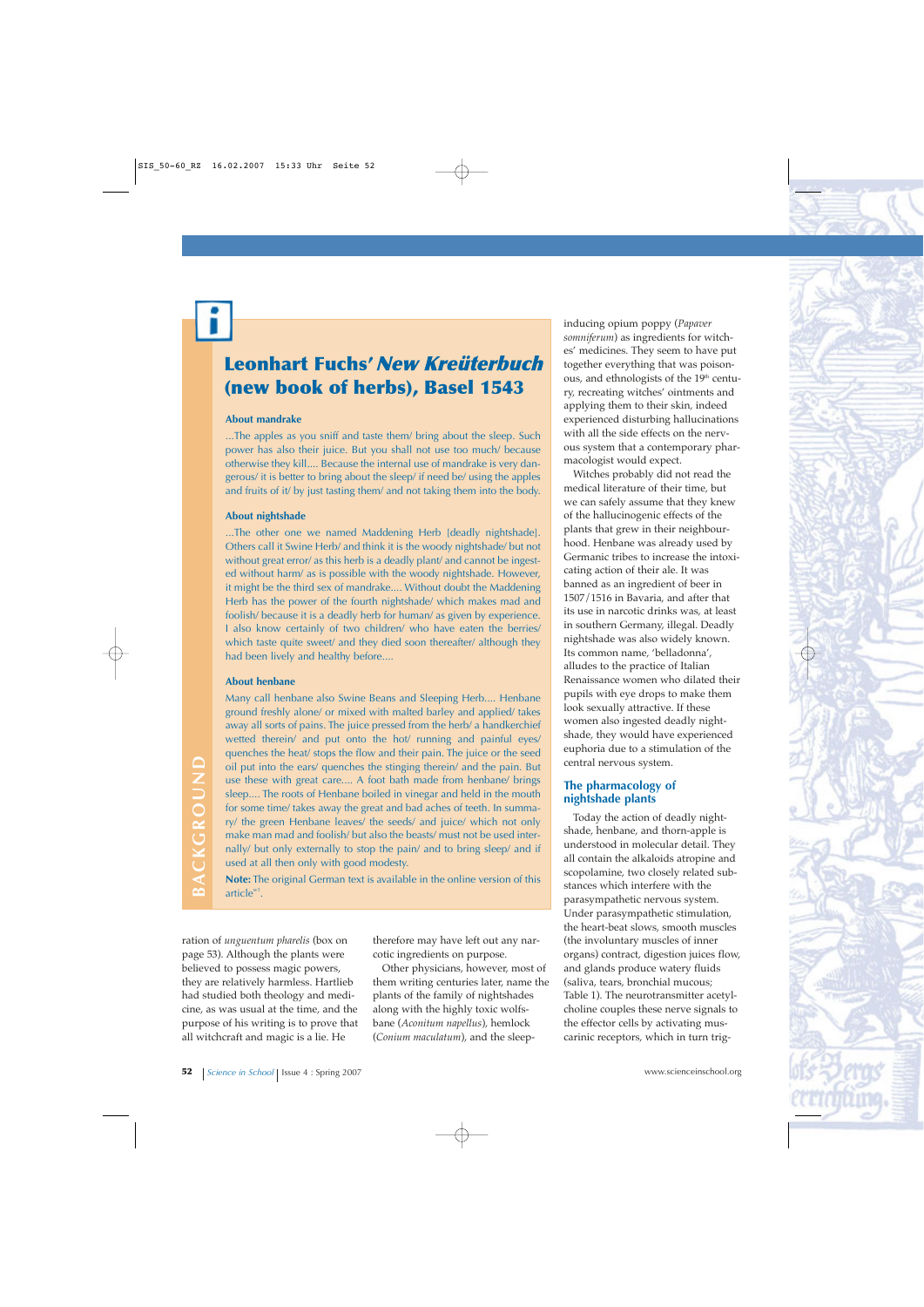## **Science topics**

ger changes within the cell that are related to the physiological response of the organ. For example, the intracellular Ca<sup>2+</sup> concentration increases, which is necessary for muscle contraction and secretion.

Atropine and scopolamine chemically resemble the neurotransmitter acetylcholine. They also bind to muscarinic receptors but fail to stimulate the cell (i.e., act as antagonists). Thus, nerve transmission is blocked. Since acetylcholine is an important neurotransmitter in the brain as well, antagonism of muscarinic receptors also causes central effects. At low doses (0.5-1 mg), atropine leads to mild excitation, whereas scopolamine is responsible for drowsiness, fatigue, dreamless sleep and euphoria. The ingestion of higher doses causes restlessness and hallucinations. Poisoning with about 10 mg of atropine (less for children) leads to central depression of life functions, which may progress to coma, circulatory collapse and respiratory failure (Table 1).

### **Medical use of atropine and related drugs**

Atropine, scopolamine and synthetic analogues are still used as medicines, mainly to inhibit the effects of the parasympathetic nervous system. In order to prevent disturbing side effects, either the substances are applied locally (eye drops for the examination of the retina, inhalation for respiratory diseases), or specific receptor blockers are developed (tablets blocking gastric acid secretion to treat peptic and duodenal ulcers; box on page 54).

Blocking the action of acetylcholine also improves the motion disorder Parkinsons' disease. However, since the introduction of more specific drugs acting on dopamine pathways, atropine derivatives are used only to treat early symptoms or as additional therapy.

The most important use of atropine today is as an antidote for poisoning by the alkaloid muscarine (present in certain mushrooms) or by organophosphate insecticides. Both substances overstimulate the parasympathetic system. To antagonise toxic effects, atropine is injected for up to 48 hours. The doctor monitors the patient closely, giving a new injection as soon as muscarinic symptoms reappear, but not too early so as to prevent atropine toxicity.

# **Trial protocol – witches' ointment**

mm

#### **Heinrich Kramer/Institoris, Malleus maleficarum, Strasbourg 1486, Ch. II(3)**

The way of flying is the following: as became clear from above, the witches have to prepare a salve from the boiled limbs of children, especially from those whom they have murdered before baptism, and rub it onto any chair or piece of wood following the instructions by the demon, whereupon they immediately rise into the air...

#### **Johannes Hartlieb, The book of all forbidden arts, Munich 1456, Ch. 32**

How the riding through the air is accomplished. For these rides men and women, especially the demons, use a salve called 'unguentum pharelis'. They prepare it from seven herbs, each of which is collected on the day belonging to the herb. On Sunday, they pick and dig Solsequium, on Monday Lunariam, on Tuesday Verbenam, on Wednesday Mercurialem, on Thursday Barbam Jovis, on Friday Capillos Veneris. They make the salve by mixing these with quite a lot of birds' blood, and also animal lard. I do not write down details, so as to harm no one. Whenever they want to,

they rub it on benches or chairs, rakes or oven forks and fly away. This is nothing but necromancy, which is strongly forbidden.

#### **Classroom activity:**

- 1. Look up the plants that are mentioned in Hartlieb's recipe in botany books, books on plant medicines and the Internet. What properties do they have? Solsequium ("following the sun") could be either *Heliotropium europaeum* or one of the magical plants *Calendula officinalis*, *Cichorium intybus* or *Taraxacum officinale*. Barba Jovis is *Sempervivum tectorum*, and Capillus Veneris is probably the fern *Adiantum capillus-veneris*.
- 2. Find out about plants of the family Solanaceae. Are they all poisonous? How do the properties of the Solanaceae family compare with those of the plants mentioned in Hartlieb's recipe?
- 3. What would you feel if you were to apply a witches' ointment to your skin?

**Note:** The original German text is available in the online version of this article<sup>w1</sup>.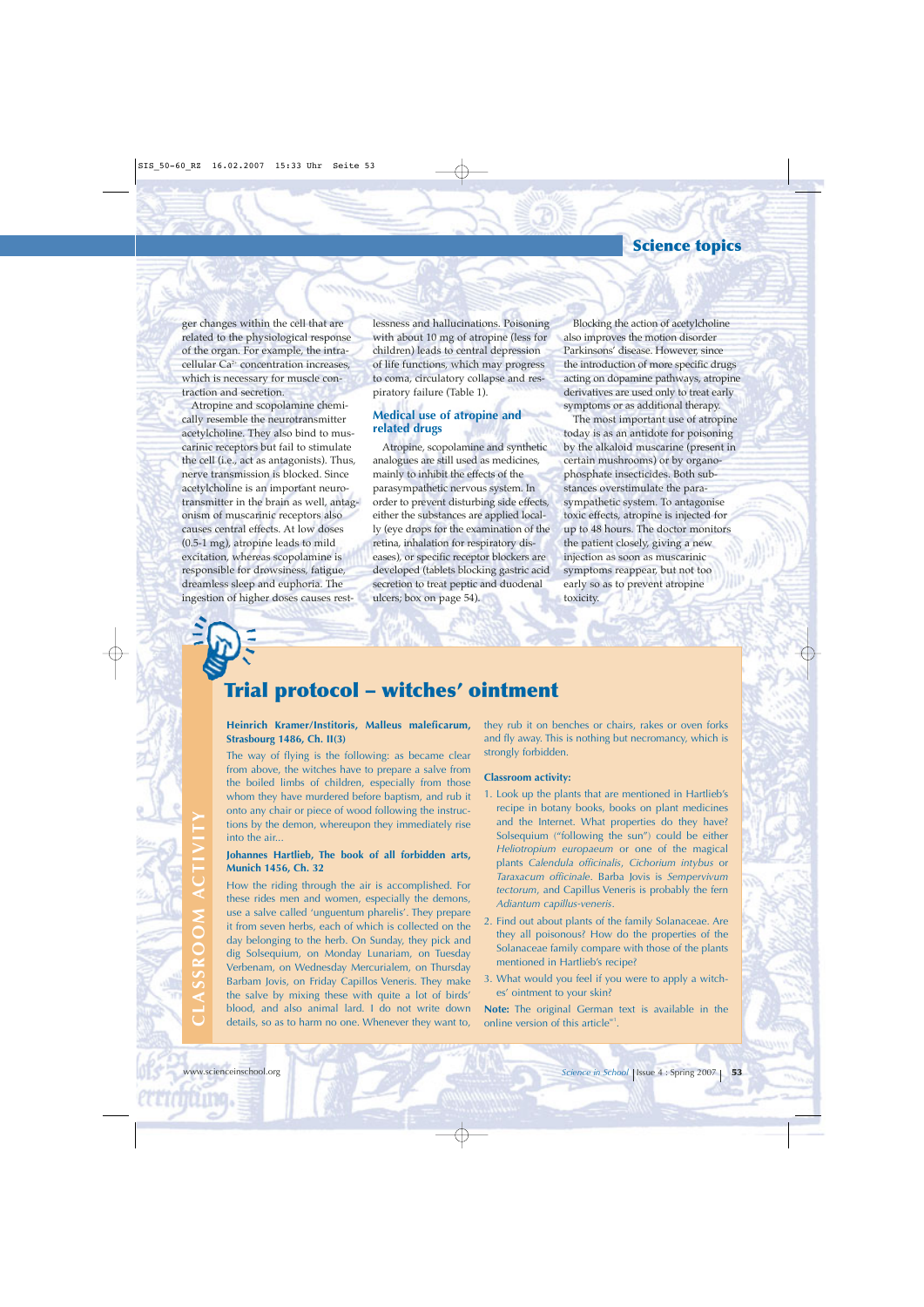#### **Conclusion**

Today, we have difficulties understanding the deep, sincere belief in witchcraft and in the reality of magic that governed Europe for centuries. It is even more puzzling to realise that the heyday of witch-hunting happened in the  $16<sup>th</sup>$  and  $17<sup>th</sup>$  centuries, a time when the Sun was put in the centre of the universe and Renaissance artists drew muscular, naked human bodies right in the heart of the Vatican. Unfortunately, most of our scientist colleagues of 500 years ago did not speak up and solve the mysteries of night flights on broomsticks, although they – like Shakespeare – were almost certainly familiar with the hallucinogenic effects of some plants. But why did the 'witches' themselves not explain where their dreams came from? I suspect that

very few of those who were accused, tortured and burnt had actually experienced hallucinations caused by toxic plants – or indeed by anything else. In the face of the estimated 60,000 victims in Europe, one could believe that the Devil himself had had a hand in it.

#### **Web references**

w1- The original German texts are available in the online version of this article: www.scienceinschool.org /2007/issue4/witchmedicine

#### **Resources**

- Behringer W (2001) *Hexen und Hexenprozesse in Deutschland*. Munich, Germany: Deutscher Taschenbuch Verlag
- Fuchs L (1543) *New Kreüterbuch*. Basel, Switzerland: Durch M. Isingrin
- Hardman JG, Limbird LE, Goodman Gilman A (eds; 2001) *Goodman & Gilman's The Pharmacological Basis of Therapeutics*, 10<sup>th</sup> Edition. New York, NY, USA: McGraw-Hill
- Hartlieb J (1989) *Das Buch aller verbotenen Künste*, translated by Eisermann F, Graf E. Ahlerstedt, Germany: Param
- Institoris H (1982) *Malleus maleficarum*, translated by Schmidt JWR. Munich, Germany: Deutscher Taschenbuch Verlag
- Scherf G (2002) *Zauberpflanzen – Hexenkräuter*. Munich, Germany: BLV

Dr Angelika Börsch-Haubold, who is a trained pharmacist and pharmacologist, teaches regularly at the Fachhochschule Weihenstephan, Freising, Germany.

# **Effects and side effects of drugs that block the muscarinic receptor**

For this exercise, you will need information about the effects and side effects of some anti-muscarinic drugs. Ask your local pharmacist to lend you the *European Pharmacopoeia* or to photocopy the customer information supplied with antimuscarinic drugs (see the list below for examples).

Your students should use this information to consider the effects and side effects of anti-muscarinic drugs. Are they due to the blocking of nerve transmission? Which effects are peripheral and which are central? Using the information in Table 1, students should be able to identify which effects and side effects of the drugs are caused by muscarinic receptor blockers. **Examples the school and the school of the school of the school of the school of the school of the school of the school of the school of the school of the school of the school of the school of the school. The school of the** 

Some examples of suitable answers include:

- 1. Eye drops containing atropine, scopolamine, homatropine or tropicamide are used to dilate the pupils for the examination of the retina. Ocular side effects are photosensitivity and blurred vision.
- 2. The specific muscarinic M1 receptor antagonist pirenzepine selectively inhibits gastric acid secretion and is used to treat gastric ulcers. However, it

can cause a dry mouth, blurred vision, photophobia and difficulty in urination.

- 3. Ipratropium bromide dilates the smooth muscles in the respiratory tract and alleviates symptoms in asthma. The atropine molecule is chemically changed to contain a charged residue. This prevents the substance from passing into the brain, and central side effects are missing. The local application by aerosol inhalation also helps to restrict unwanted effects.
- 4. Benztropine or diphenhydramine are used against mild symptoms of Parkinson's disease or as adjunct to the dopamine therapy of Parkinson's disease. Adverse effects are constipation, urinary retention and blurred vision. In addition, sedation and mental confusion have been reported in the elderly.
- 5. Scopolamine is highly effective for preventing motion sickness when used prophylactically. This is a central effect of the belladonna alkaloid. The drug is incorporated into a multilayered adhesive unit and put directly onto the skin. Common side effects are dry mouth, drowsiness and blurred vision. Psychotic episodes are very rare.